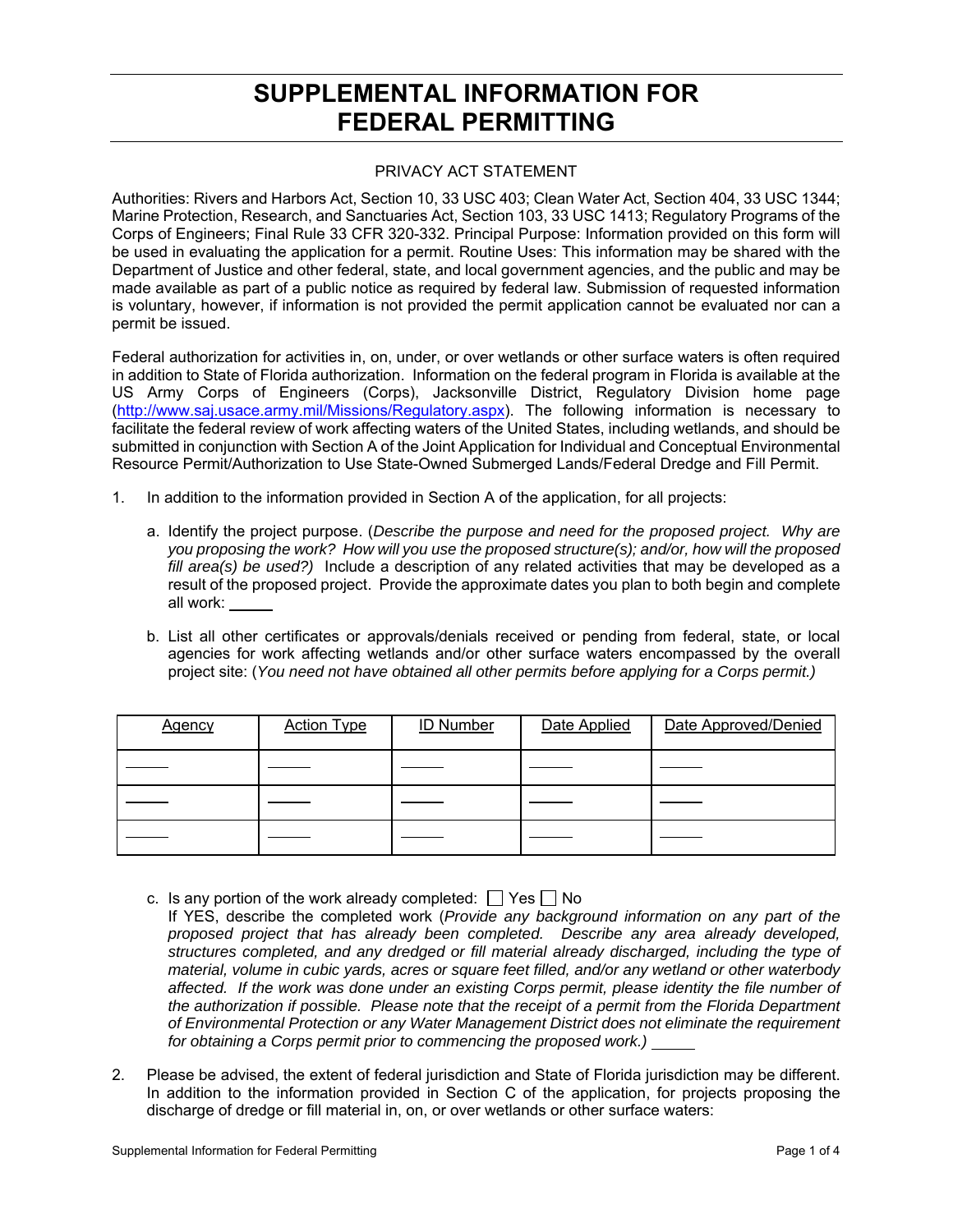- a. Was the extent of waters of the United States, including wetlands, identified within the proposed project site determined in accordance with the *Corps of Engineers Wetland Delineation Manual (1987)* and the *Regional Supplement to the Corps of Engineers Wetland Delineation Manual:*  Atlantic and Gulf Coastal Plain Region (Version 2.0)?  $\Box$  YES  $\Box$  NO
	- (1) If YES: Please provide the name and contact information for the person(s) who performed the proposed delineation; and, submit a copy of the data sheets and any other information gathered in support of the proposed delineation.
	- (2) If NO: Please provide the basis for any delineation submitted; and, be advised that the extent of aquatic resources under federal jurisdiction may need to be determined before any evaluation of work proposed can commence.

Information on the documents referenced above may be reviewed at the U.S. Army Corps of Engineers, Jacksonville District, Regulatory Division Internet site.

- b. Identify the specific reason/need for the proposed discharge (What will the discharge be used for and why? Include activities that are linked to or reasonably related to the discharge)
- c. Identify the surface area (square feet or acres) of waters of the United States, including wetlands, (as identified by federal regulations) that would be affected by the proposed discharge of fill material; and, differentiate any temporary work area(s) from permanent work area(s). If more space is needed, use additional sheets as necessary.

|  |  | $\Box$ Square feet / $\Box$ Acres of $\Box$ temporary $\Box$ permanent work |
|--|--|-----------------------------------------------------------------------------|
|  |  | $\Box$ Square feet / $\Box$ Acres of $\Box$ temporary $\Box$ permanent work |

| $\Box$ Square feet / $\Box$ Acres of $\Box$ temporary $\Box$ permanent work |  |
|-----------------------------------------------------------------------------|--|
|-----------------------------------------------------------------------------|--|

d. Identify the type of material that would be discharged and the amount (cubic feet or cubic yards) of each type of material: *(Please be sure this description agrees with your illustrations. Discharge materials could include, but are not limited to, soil, rock, sand, clay, concrete, etc.)*

Type: Type:

Amount: Cubic ft / Cubic yds Amount: Cubic ft / Cubic yds

e. Describe measures to avoid, minimize, and compensate any work affecting waters of the United States, including wetlands. Use additional sheets as necessary. (*Information regarding compensatory mitigation requirements may be viewed on the Regulatory Division home page, within the Source Book, under the heading Compensatory Mitigation; and, includes a copy of the Final Compensatory Mitigation Rule (April 10, 2008) and Regulatory Guidance Letter 08-03: Minimum Monitoring Requirements for Compensatory Mitigation Projects Involving the Restoration, Establishment, and/or Enhancement of Aquatic Resources):*

For your information: Part 332, § 325.1, and Subpart J "Compensatory Mitigation for Losses of Aquatic Resources" were added to 33 CFR and 40CFR Part 230, respectively, on April 10, 2008 (see *Federal Register*, Volume 73, No. 70, Pages 19594 through 19705 at:

http://water.epa.gov/lawsregs/guidance/wetlands/upload/2008\_04\_10\_wetlands\_wetlands\_mitigat ion\_final\_rule\_4\_10\_08.pdf and http://www.saj.usace.army.mil/Portals/44/docs/regulatory/sourcebook/Mitigation/wetlands\_mitigati on final rule  $4$  10 08.pdf).

Part 332 and § 230.94(c) describe information that is to be in any compensatory mitigation plan pursuant to Section 404 of the Clean Water Act.t. To avoid potential future conflicts between any issued ERP permit and the corresponding federal permit, it is recommended that applicants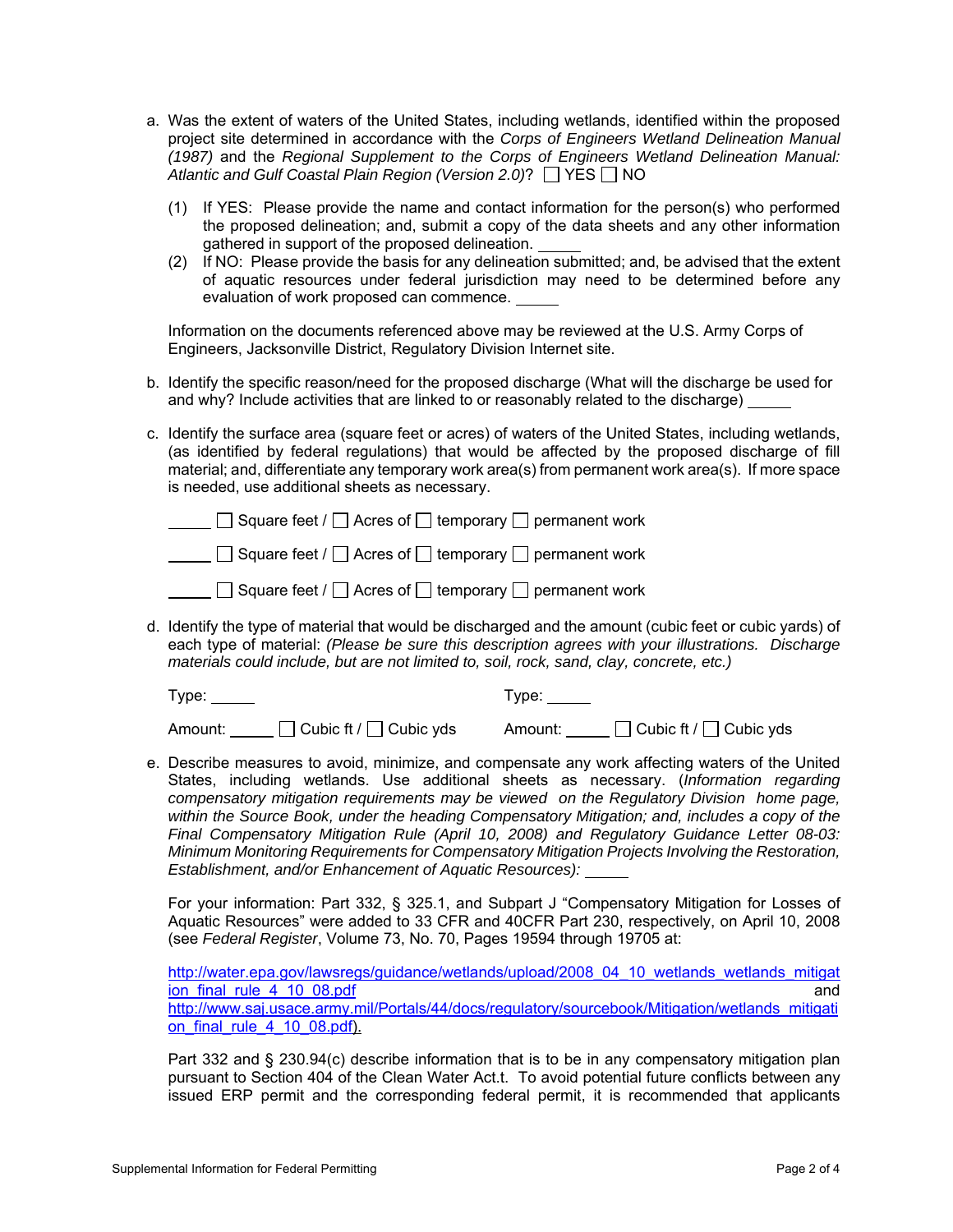submitting a mitigation plan for an ERP permit design the plan to meet the requirements of Part 332 and § 230.94(c). This will also avoid the need to modify the issued ERP permit to comply with any associated compensatory mitigation requirements subsequently imposed by the Corps. It is highly recommended that applicants conduct pre-application meetings with both state and Corps staff to discuss mitigation requirements prior to submitting an application for a permit.

- f. Provide the complete names and full correct mailing address of the owners (public and private) of properties contiguous to the overall project site where the work is proposed. Use additional sheets as necessary. (*This information may be obtained from your County Property Appraiser Office,*  which is typically accessible on the Internet; this information is needed so that, if required, the *contiguous owners may be notified of the proposed activity (for example, through a public notice.*)
	- 1. Name: Mailing Address: City, State, Zip Code:
	- 2. Name: Mailing Address: City, State, Zip Code:
	- 3. Name: Name. \_\_\_\_\_<br>Mailing Address: \_\_\_\_\_ City, State, Zip Code:
	- 4. Name: Mailing Address: City, State, Zip Code:
	- 5. Name: Mailing Address: \_\_\_\_\_\_ City, State, Zip Code:
	- 6. Name: Mailing Address: City, State, Zip Code:
- g. Provide a set of project drawings that meet the requirements of the Corps of Engineers Standards for Permit Application Drawings, attached.